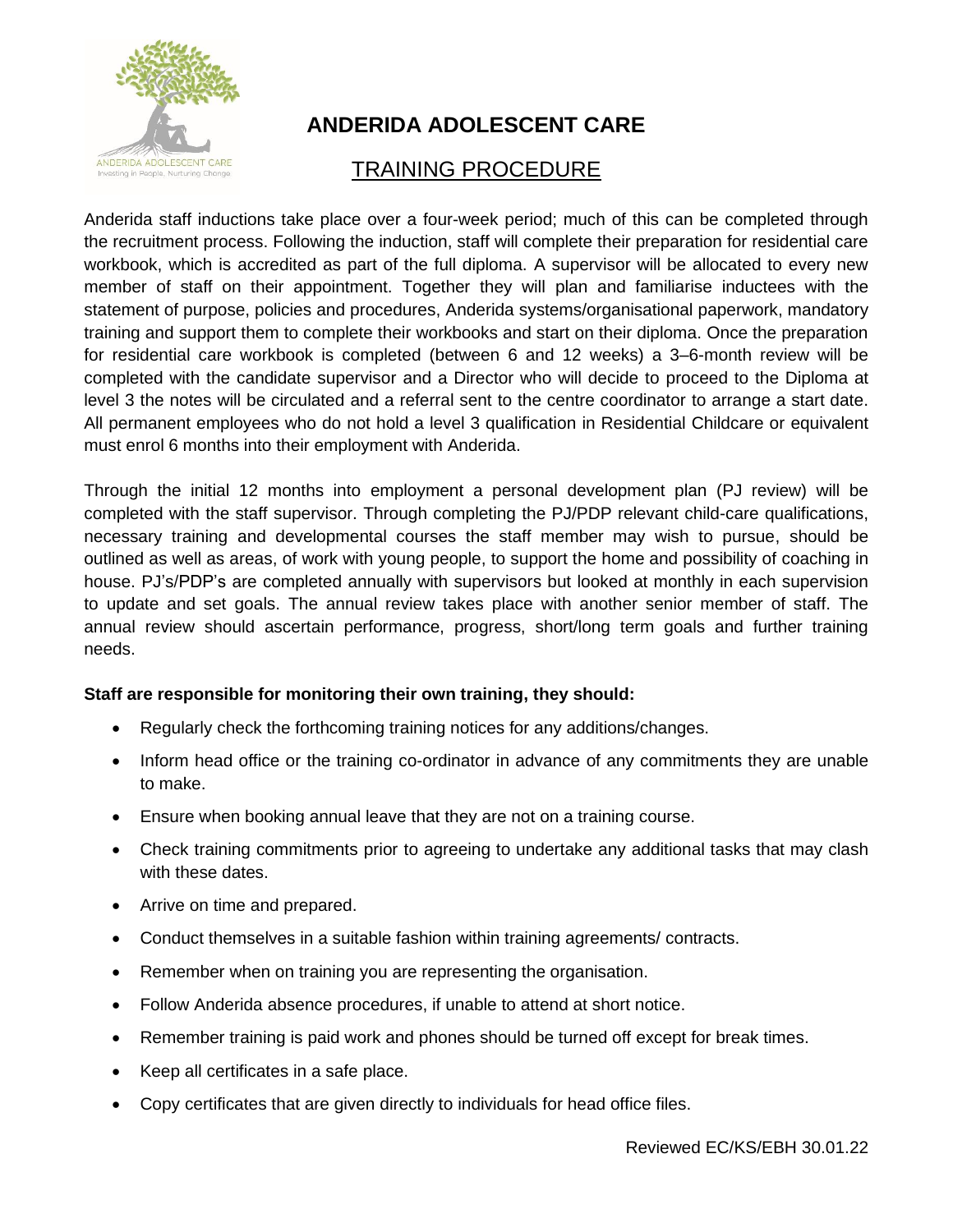As an Anderida Adolescent Care employee you are obliged to undertake many training courses throughout the duration of your employment. The training courses range from one-day courses, elearning to long term qualifications i.e., Diplomas. Any members of staff who fail to attend any training without reasonable prior notice being given to the training coordinator or head office will have the cost of the training deducted from their salary and disciplinary measures may be considered. In house training is usually charged at £10 per hour, external courses will be charged as per fees to the organisation and failure to complete e-learning in set time scales may result in performance meetings being called.

Non-attendance warning letters will be discarded after 3 years for staff that have obtained any since starting Anderida, and this will take staff back to reset.

## **The following training forms part of the Anderida programme:**

- ✓ PRICE Refresher
- $\checkmark$  Group Supervision (Systemic Family Therapist)
- $\checkmark$  CBT Child Focused Workshop (CBT Therapist)
- $\checkmark$  Restraint and the Law
- ✓ PRICE & Conflict Management
- ✓ Safeguarding
- $\checkmark$  Safeguarding Refresher 2
- $\checkmark$  Safeguarding Refresher
- $\checkmark$  Safeguarding and the Law Refresher 3
- $\checkmark$  Safeguarding-Reporting & Recording
- $\checkmark$  Complaints & Whistleblowing
- ✓ Taking Care Taking Control Parts 1-4
- ✓ Self-Harm Awareness
- ✓ Sexual Health & Healthy Relationships
- $\checkmark$  An introduction to CBT (2 days)
- ✓ Coping Skills
- $\checkmark$  Restorative Justice Training
- ✓ Fire Safety Awareness
- $\checkmark$  Care Planning Part 1-2
- ✓ THRIVE Awareness
- $\checkmark$  Sexual Exploitation Awareness & Safeguarding Update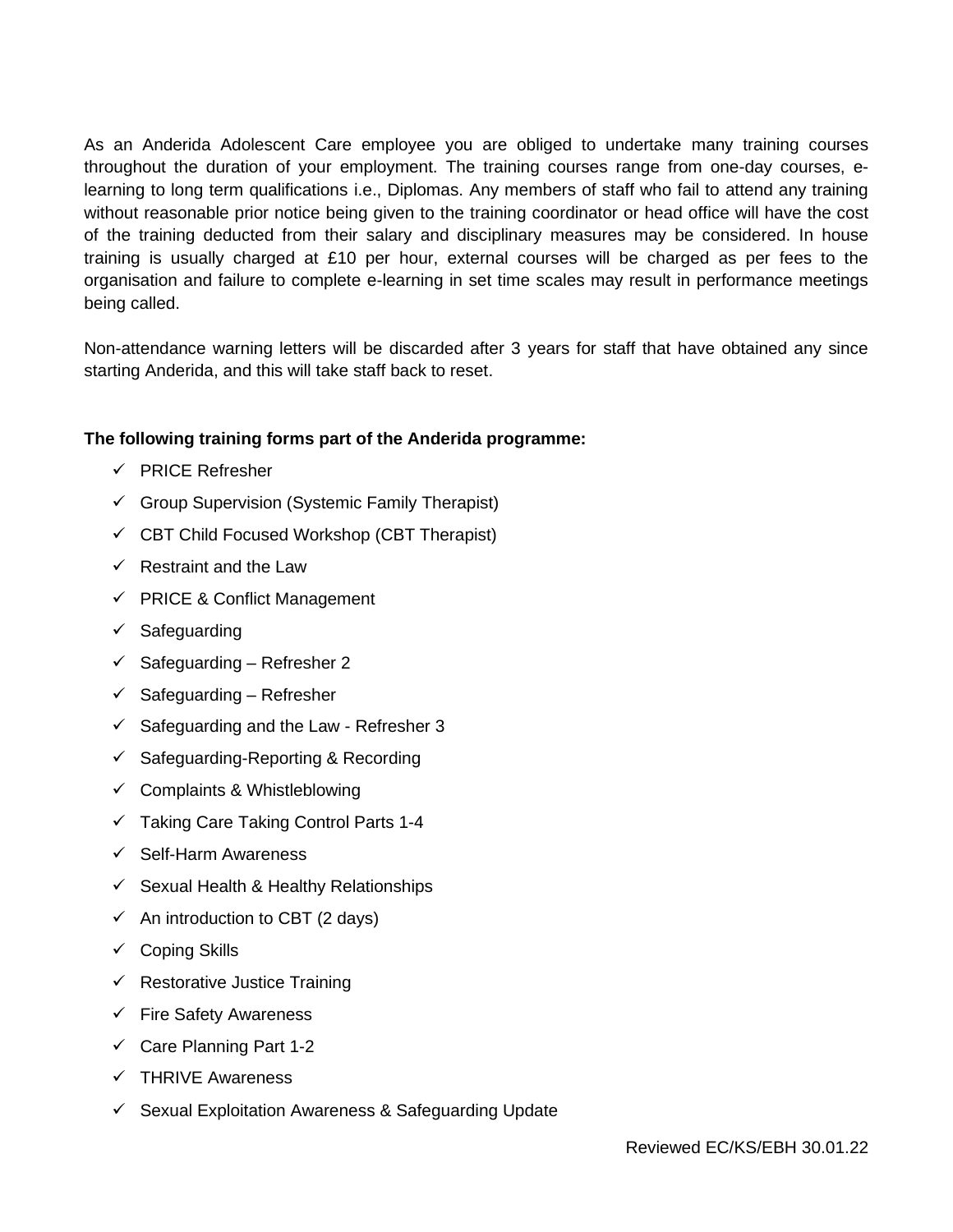- ✓ Manual Handling of Objects
- ✓ Managing Medicines- Care Workers
- $\checkmark$  Supervision Training
- $\checkmark$  NVR Training Foundation (4 days)
- ✓ NVR Certificate (Facilitated by Partnership Projects costs variable)
- $\checkmark$  First Aid at Work 3-day course
- $\checkmark$  First Aid at Work 2-day refresher course
- ✓ Anderida Introduction Checklist
- ✓ Introduction to Residential Childcare Preparation for Diploma
- $\checkmark$  Life and Living Skills facilitation
- $\checkmark$  Understand Safeguarding in a Digital World
- $\checkmark$  Decision Making Training
- ✓ Assertiveness Workshop
- ✓ ADHD Awareness
- ✓ Life Story Work
- $\checkmark$  Prevent Training
- ✓ Autism Training Higher Basic Level
- ✓ Autism Training Intermediate Level
- ✓ Managing Allegations Against Staff
- ✓ Working with Sexual Harmful Young People
- $\checkmark$  Appropriate Adult Training
- ✓ Eating Disorders Awareness
- $\checkmark$  Level 2 Team Leading Award
- $\checkmark$  Level 5 Leadership and Management for Residential Childcare
- $\checkmark$  FGM-Recognising & Preventing
- $\checkmark$  Channel General Awareness Module (Radicalisation)
- ✓ Psychoactive Substance
- ✓ Alcohol & Drugs Foundation Basic Level Modules 1& 2
- $\checkmark$  Depression and Suicide
- ✓ Criminal Exploitation & County Lines
- $\checkmark$  Recognising Risk of Domestic Abuse and Violence